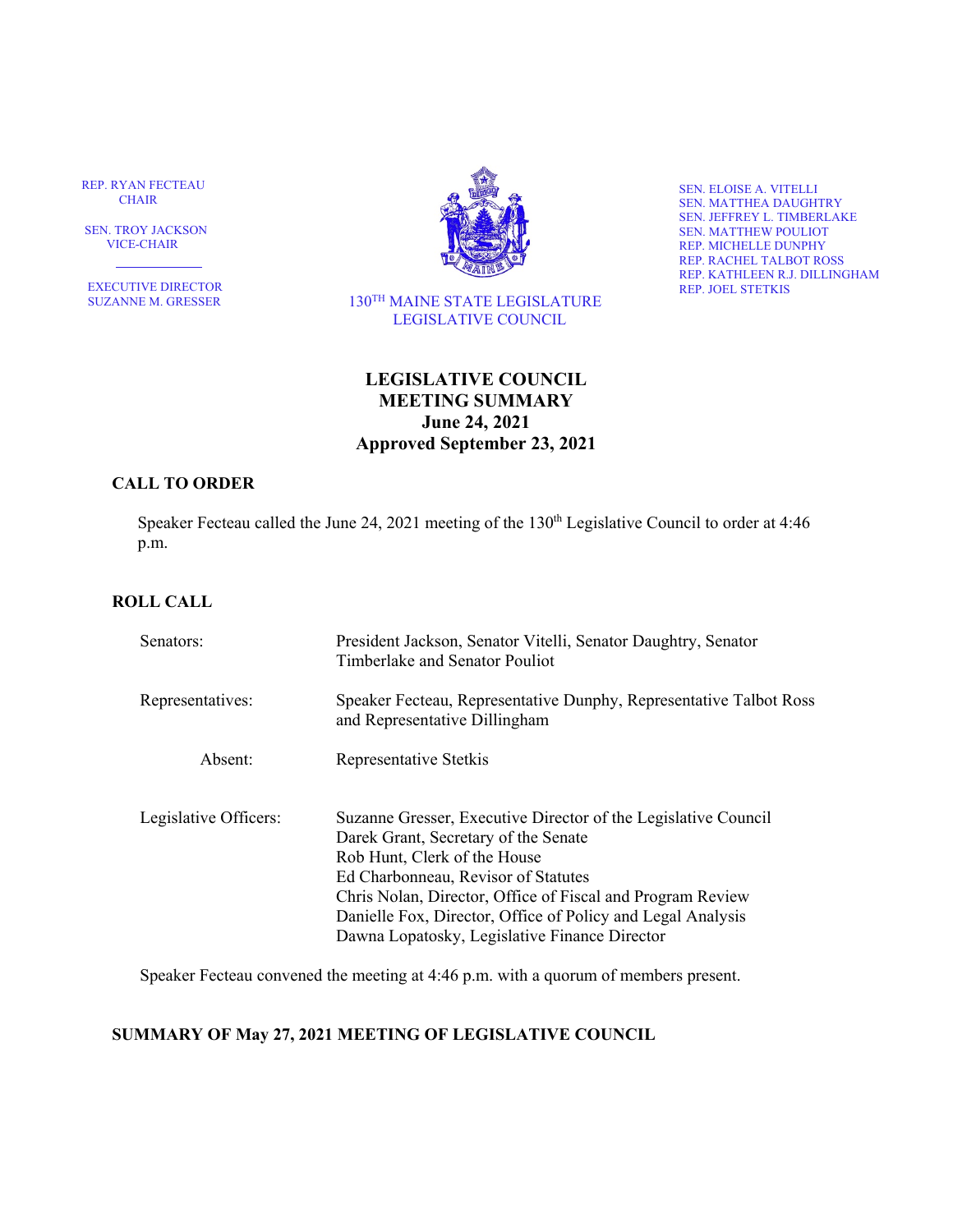**Motion:** That the Meeting Summary for May 27, 2021 be accepted and placed on file. Motion by President Jackson. Second by Sen. Daughtry. **Motion passed unanimously (9-0-0-1)**.

# **REPORTS FROM EXECUTIVE DIRECTOR AND COUNCIL OFFICES**

#### **Fiscal Report**

Chris Nolan, Director, Office of Fiscal and Program Review, presented the following report.

#### **1.General Fund Revenue Update**

|             |           | Total General Fund Revenue - FY 2021 (\$'s in Millions) |         |           |            |            |
|-------------|-----------|---------------------------------------------------------|---------|-----------|------------|------------|
|             | Budget    | Actual                                                  | Var.    | $\%$ Var. | Prior Year | $%$ Change |
| May         | \$287.0   | \$495.0                                                 | \$208.0 | 72.5%     | \$250.1    | 97.9%      |
| <b>FYTD</b> | \$3,723.9 | \$3,948.6                                               | \$224.8 | $6.0\%$   | \$3,551.5  | 11.2%      |

General Fund revenue was over budget by \$208.0 million (72.5%) for the month of May and over budget by \$224.8 million (6.0%) for the fiscal year to date. **These positive variances now include the May 2021 revenue forecast in the budgeted amounts.** 

Individual income tax revenue was over budget by \$176.7 million for the month. Individual income tax payments in May were over budget by \$121.3 million as a result of the delay in the tax filing deadline to May  $17<sup>th</sup>$ . Individual income tax refunds were \$46.4 million less than budgeted (positive impact on revenue) for the month. Corporate income tax revenue was over budget by \$14.0 million for the month, a combination of positive variances in corporate tax payments, estimated payments and refunds (less than budgeted).

Sales and use tax revenue (April sales) was over budget by \$13.9 million for the month.

## **2. Highway Fund Revenue Update (see attached)**

|             |         | Total Highway Fund Revenue - FY 2021 (\$'s in Millions) |       |           |            |            |
|-------------|---------|---------------------------------------------------------|-------|-----------|------------|------------|
|             | Budget  | Actual                                                  | Var.  | $\%$ Var. | Prior Year | $%$ Change |
| May         | \$25.1  | \$29.0                                                  | \$3.8 | 15.3%     | \$19.9     | 45.7%      |
| <b>FYTD</b> | \$302.3 | \$307.9                                                 | \$5.6 | $1.8\%$   | \$302.2    | $1.9\%$    |

Highway Fund revenue was over budget by \$3.8 million (15.3%) for the month of May and over budget by \$5.6 million (1.8%) for the fiscal year to date. **These positive variances now reflect the May 2021 revenue forecast in the budgeted amounts.** 

Fuel taxes were over budget by \$0.9 million for the month. Motor vehicle registrations and fees were over budget by \$3.3 million for the month and by \$5.3 million for the fiscal year to date.

## **3. Cash Balances Update**

The average balance in the cash pool for May was \$3,041.7 million, an increase from April's average of \$2,578.3 million. The increase was largely the result of an increase in the General Fund balance (a result of the May tax filing deadline) and the first deposits of American Rescue Plan (ARP) funds received from the U.S. Treasury. The average Highway Fund balance in May was \$65.1 million, an increase from April's average of \$63.9 million.

## **REPORTS FROM COUNCIL COMMITTEES**

No reports.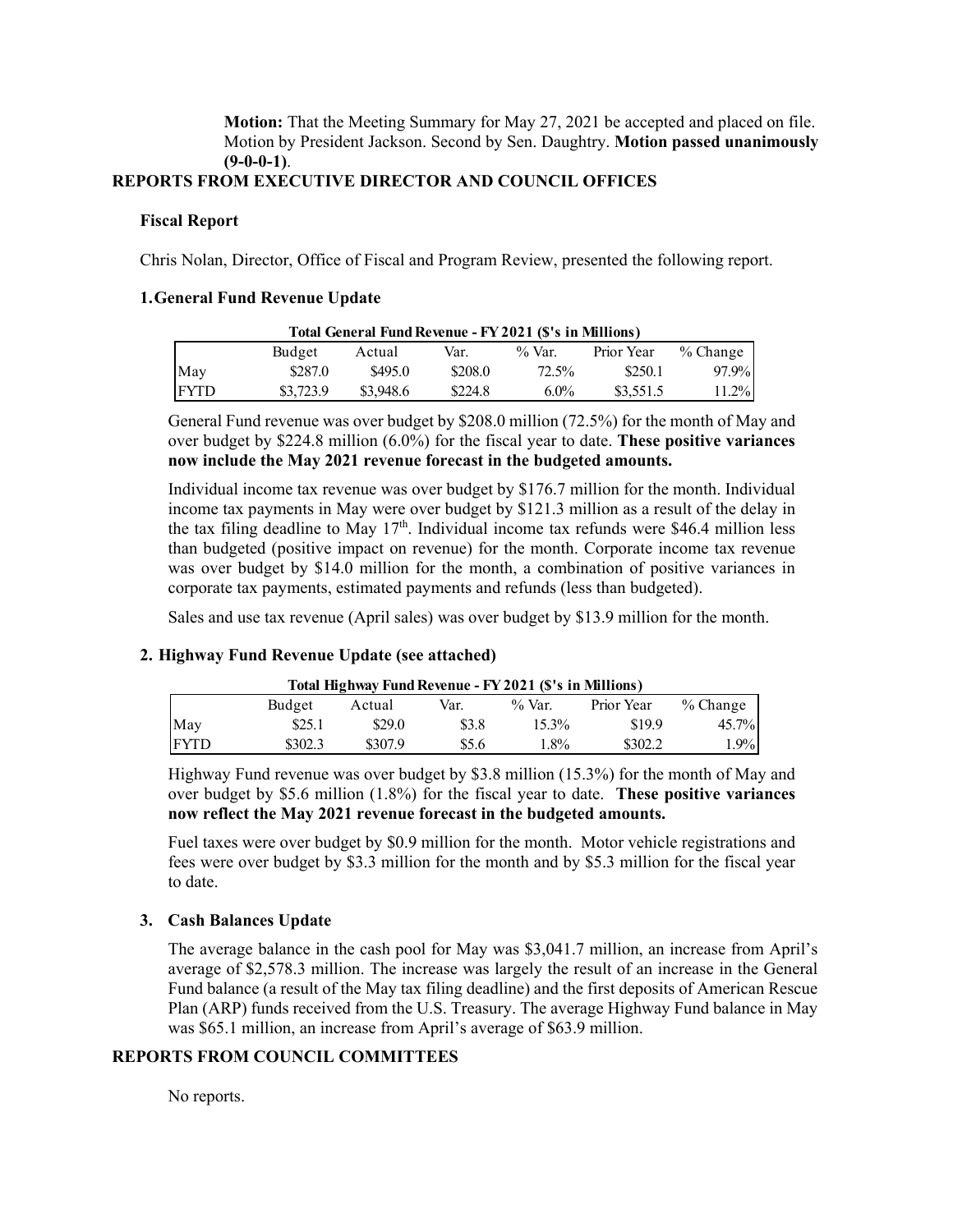#### **OLD BUSINESS**

**Item #1: Council Actions Taken by Ballot**

 **Legislative Council Decisions:** 

**Motion: That the Legislative Council authorizes the funding for and approves the nonconforming elements pursuant to Joint Rule 353 of the legislative study included in LD 609, "Resolve, To Establish a Commission to Increase Housing Opportunities in Maine by Studying Zoning and Land Use Restrictions." Further, the Legislative Council authorizes an amendment to LD 609 to require the Commission to seek outside funding resources to fully fund the costs of the study. All outside funding is subject to approval by the Legislative Council in accordance with its policies.**

| Speaker Ryan Fecteau Second: President Troy Jackson                    |  |  |  |
|------------------------------------------------------------------------|--|--|--|
| May 24, 2021                                                           |  |  |  |
| 7-3-0-0 Passed (with Senator Timberlake, Representative Dillingham and |  |  |  |
| Representative Stetkis opposed)                                        |  |  |  |
|                                                                        |  |  |  |

**Motion: (1) That the Legislative Council direct the Executive Director to make every effort to negotiate a memorandum of understanding with the Maine State Employees Association, Local 1989, Service Employees International Union (or "MSEA"), notwithstanding Article 32, subsections 1 and 2 of the Collective Bargaining Agreement, to authorize for the legislative interim occurring in 2021, the payment by the Legislative Council for session-only employees during the months that the employees are not in active work status of that share of the employee's premium for health plan coverage and the premium for health plan coverage for eligible dependents for employees electing dependent coverage, and the employee's premium for dental coverage, equal to that paid by the Legislative Council while those employees are in active work status;** 

 **(2) Upon the attainment of such a memorandum of understanding, notwithstanding Article 32, subsections 1 and 2 of the Collective Bargaining Agreement, the Legislative Council authorize for the legislative interim occurring in 2021 the payment by the Legislative Council for session-only employees during the months that the employees are not in active work status of that share of the employee's premium for health plan coverage and the premium for health plan coverage for eligible dependents for employees electing dependent coverage, and the employee's premium for dental coverage, equal to that paid by the Legislative Council while those employees are in active work status; and**

**(3) That the Legislative Council direct the Executive Director to identify available balances in legislative accounts that are sufficient to cover the costs associated with section (2).**

| Motion by: | Speaker Ryan Fecteau Second: President Troy Jackson                              |  |  |  |
|------------|----------------------------------------------------------------------------------|--|--|--|
| Date:      | June 9, 2021                                                                     |  |  |  |
| Vote:      | 6-1-0-3 Passed (with Representative Stetkis opposed, Senator Timberlake, Senator |  |  |  |
|            | Pouliot and Representative Dillingham absent)                                    |  |  |  |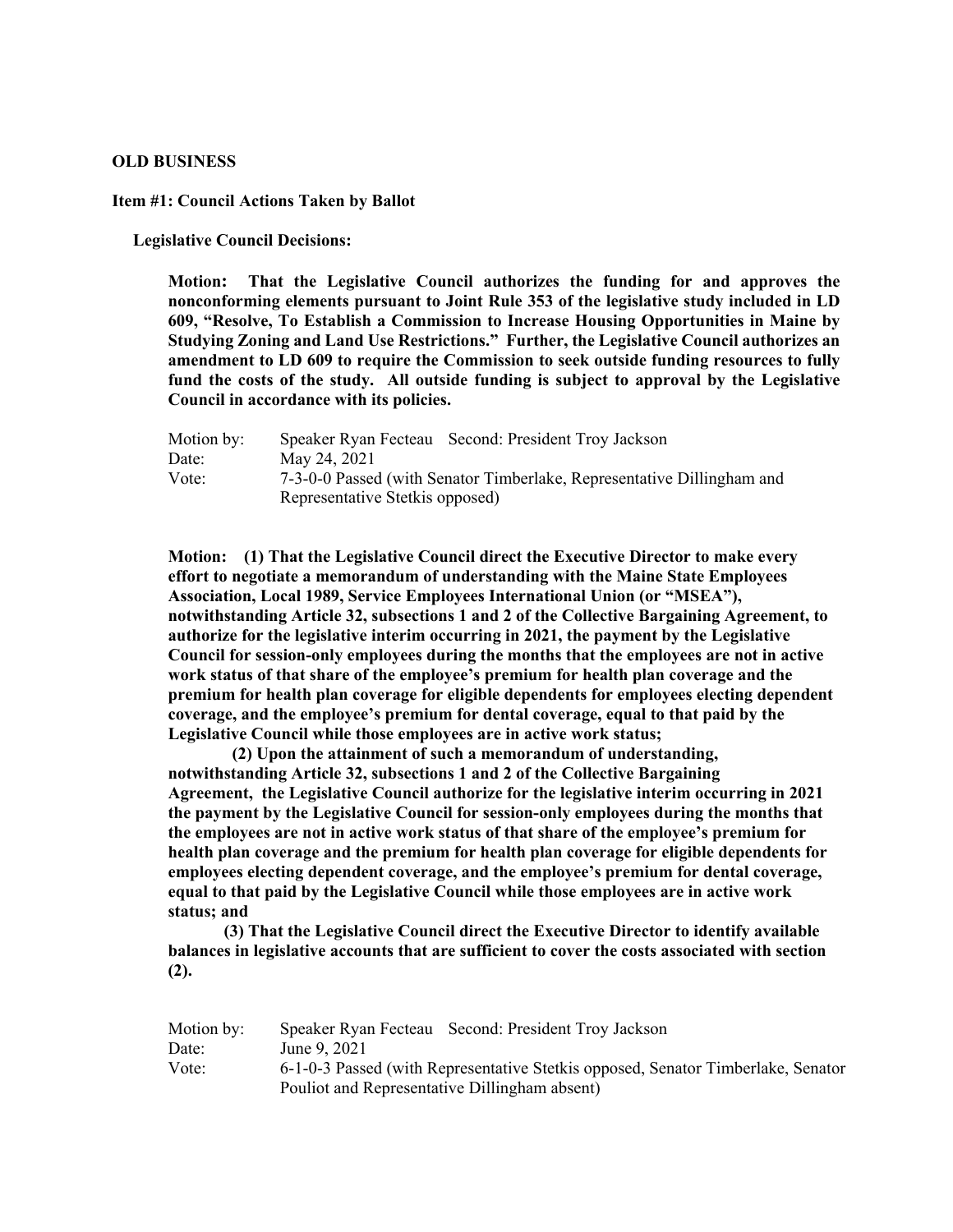# **Motion: That, effective upon the ending of Maine's State of Civil Emergency on June 30, 2021, the Legislative Council COVID-19 Prevention Policy is rescinded**.

| Motion by: |                 | Speaker Ryan Fecteau Second: President Troy Jackson |
|------------|-----------------|-----------------------------------------------------|
| Date:      | June 11, 2021   |                                                     |
| Vote:      | $10-0-0$ Passed |                                                     |

## **Requests for Introduction of Legislation:**

| <b>LR 2089</b>         | Joint Resolution Memorializing the Federal Government to Establish a<br><b>Federal Waiver Process for States to Establish a Universal Health Care Plan</b>                      |
|------------------------|---------------------------------------------------------------------------------------------------------------------------------------------------------------------------------|
| Submitted by:<br>Date: | Senator Heather Sanborn<br>June 7, 2021                                                                                                                                         |
| Vote:                  | 6-3-0-1 Passed (with Senator Timberlake, Senator Pouliot, Representative<br>Dillingham opposed, and Representative Stetkis absent)                                              |
| <b>LR 2090</b>         | Joint Resolution Memorializing the President of the United States and United<br>States Congress to Fix the So-Called Family Glitch in the Federal Affordable<br><b>Care Act</b> |
| Submitted by:          |                                                                                                                                                                                 |

## **NEW BUSINESS**

Prior to taking up Item #1 under New Business, Senator Timberlake asked for permission of the chair to add an additional item of "New Business" to the Legislative Council's agenda. Speaker Fecteau did not object to consideration of the new item at this time.

**Motion**: That, effective immediately, the Legislative Council COVID-19 Prevention Policy is rescinded. Motion Senator Timberlake. Second by President Jackson. **Motion passed (9-0-0-1**, with Representative Stetkis absent**)**.

# **Item #1: Consideration of After Deadline Bill Requests**

The Speaker inquired as to the status of LR 2106, "An Act To Fund Collective Bargaining Agreements with Certain Judicial Department Employees," which was in ballot process. Ms. Gresser confirmed that although the ballot had not yet closed, sufficient positive votes had been submitted to approved introduction of the bill.

The Legislative Council did not move off the table either of the two any bills previously tabled by the Council.